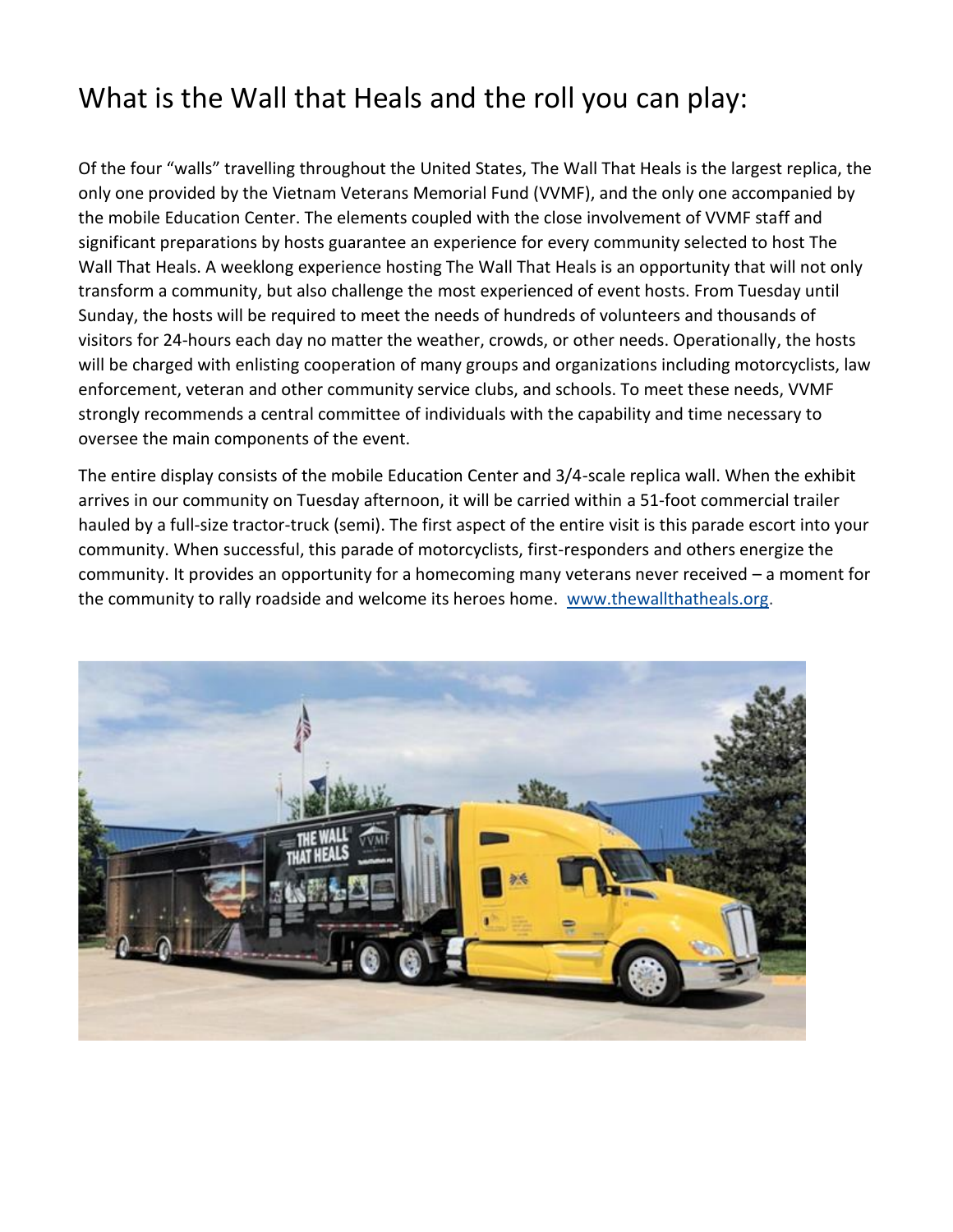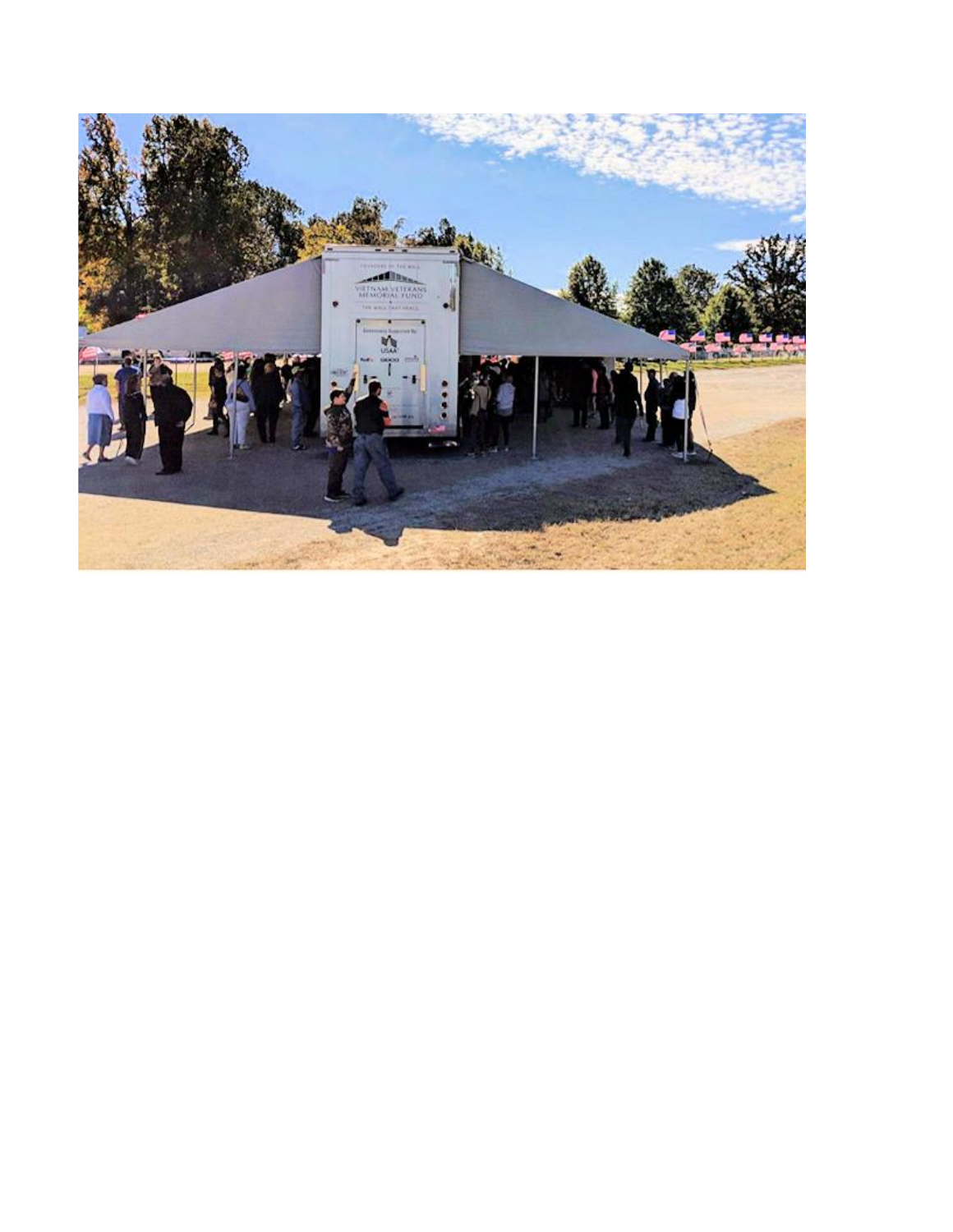The Wall That Heals 2022 Tour dates include:

| • Bay St. Louis, Miss.  | March 24 - March 27         |
|-------------------------|-----------------------------|
| • Garner, N.C.          | March 31 - April 3          |
| • Crawfordsville, Ark.  | April 7 - April 10          |
| • Knoxville, Tenn.      | April 21 - April 24         |
| • New Castle, Del.      | April 28 - May 1            |
| • Findlay, Ohio         | May 5 - May 8               |
| · Belvidere, III.       | May 12 - May 15             |
| • Winchester, Ind.      | May 19 - May 22             |
| · Erie, Penn.           | May 27 - May 30             |
| · Norwalk, Conn.        | June 2 - June 5             |
| • Chisholm, Minn.       | June 23 - June 26           |
| • Franklin, Wisc.       | June 30 - July 3            |
| • Chicago Heights, III. | July 7 - July 10            |
| • Battle Creek, Mich.   | July 14 - July 17           |
| · Eagan, Minn.          | July 21 - July 24           |
| • Winsted, Minn.        | July 28 - July 31           |
| · Tama, Iowa            | August 4 – August 7         |
| • Kearney, Neb.         | August 11 – August 14       |
| • Mead, Colo.           | August 18 - August 21       |
| · Payson, Ariz.         | August 25 - August 28       |
| • Warrenton, Mo.        | September 8 - September 11  |
| • Middletown, N.Y.      | September 15 - September 18 |
| • Bedford, Mass.        | September 22 - September 25 |
| • Methuen, Mass.        | September 29 - October 2    |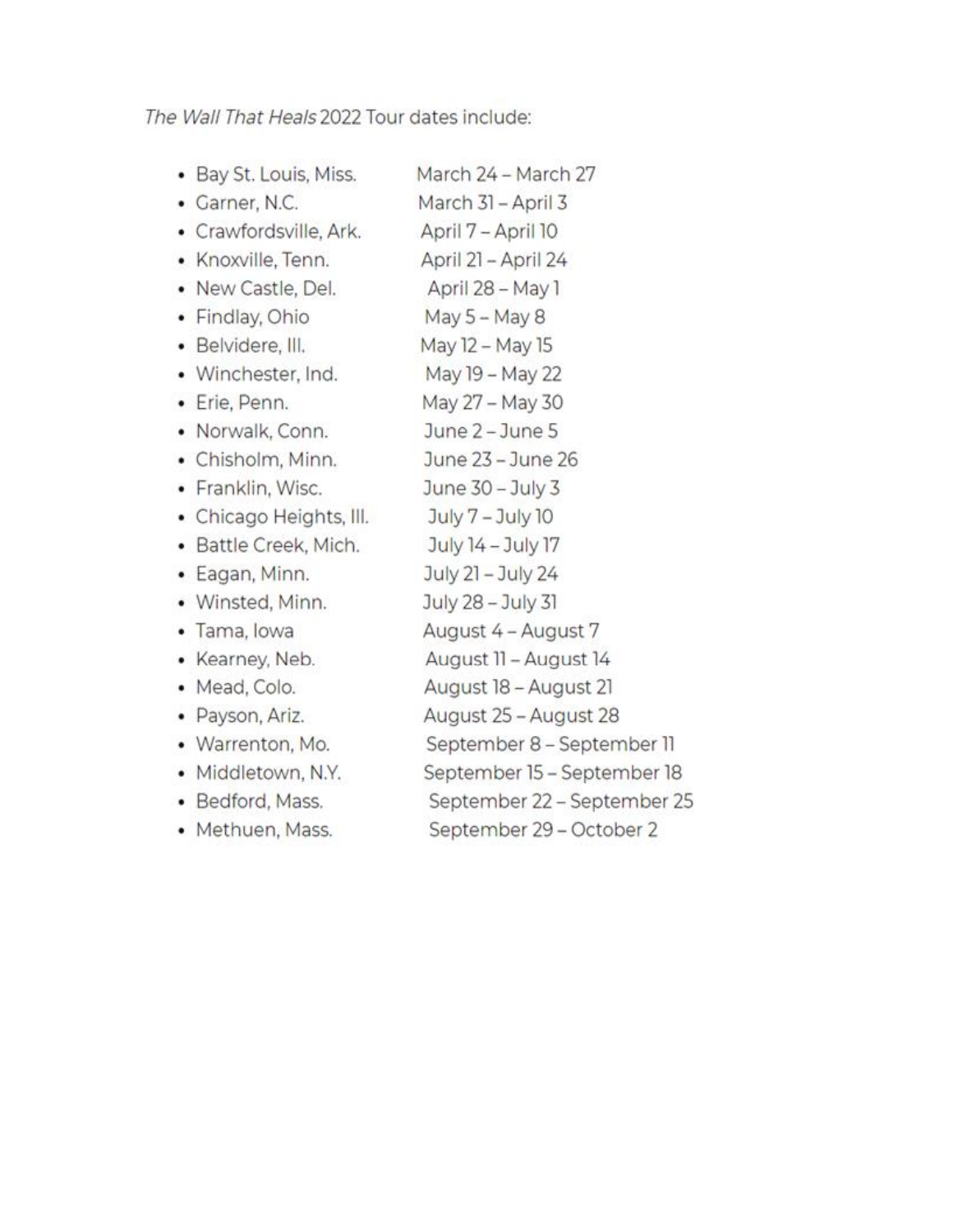The Wall location is 8222 S 51st Street at the Franklin High School. The X marks the field where the wall will be placed. Between the school and the Saber Stadium (football field).